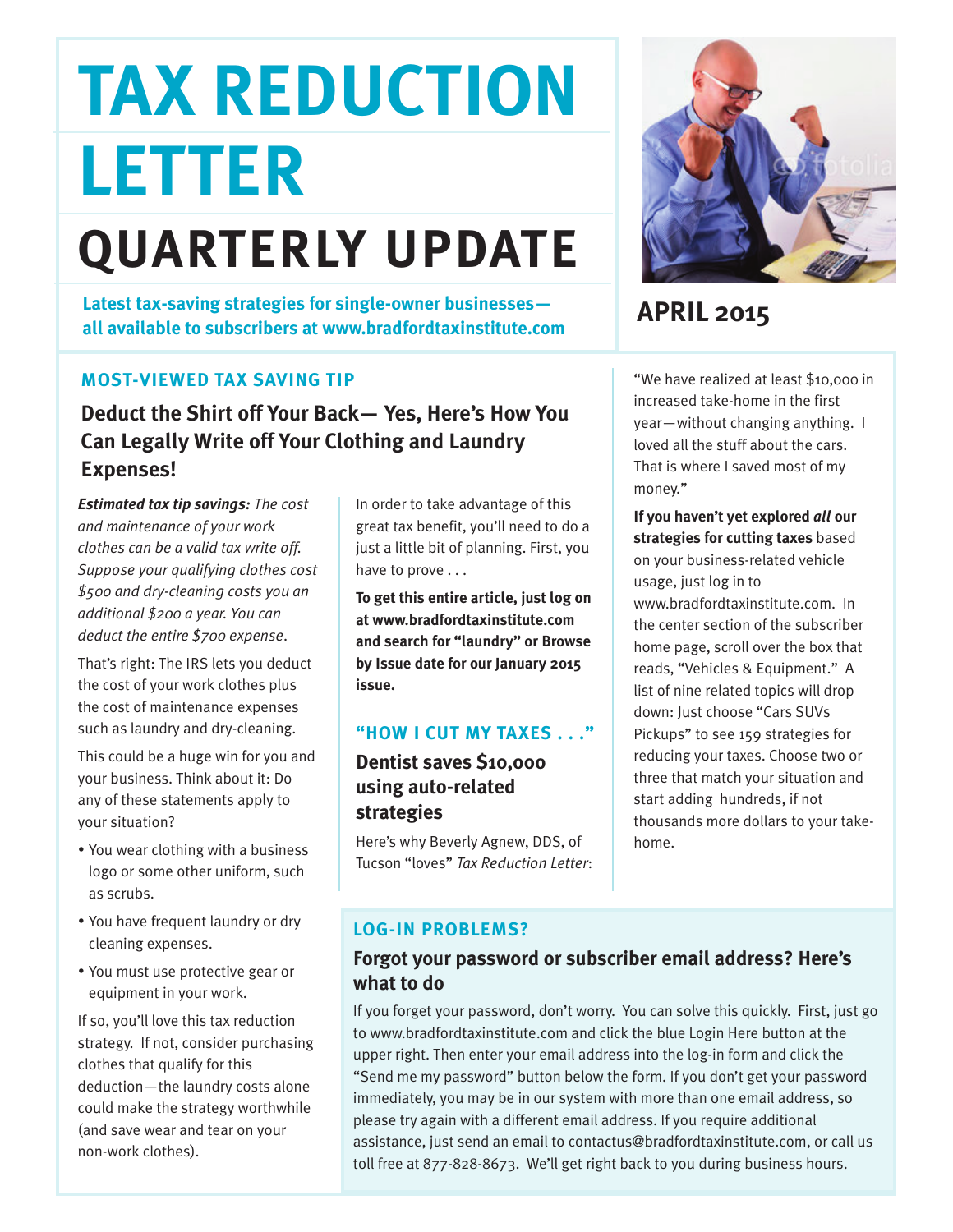#### **BROWSE RECENT HEADLINES**

#### **How Many of These Tax-Savings Strategies Have You Used?**

Below you'll see a list of the latest articles we've posted on Tax Reduction Letter. How many have you read? How many have you used to slash your tax bill? Take minute to scan these topics and circle a few that can save you money this year. Then just log in to www.bradfordtaxinstitute.com and in the left navigation bar, click on Browse Recent Headlines. *It's it fun to reduce your taxes!*

#### **March 2015**

- Big News: IRS Undoes the \$100-a-Day Obamacare Penalty and Overtaxation of Your Employees
- Last-Minute News from the IRS—S Corporation Owners Are Safe from Obamacare Penalties through 2015
- Don't Overlook the New Law That Allows Section 179 and Bonus Depreciation Retroactively to 2014
- Stop Taxes before They Happen by Shrewdly Planning the Trade-In or Sale of Your Business Vehicle
- Hire Your Kids to Work in Your LLC or Sole Proprietorship and Put a Huge Chunk of Their Pay Back in Your Pocket
- Write Off Your Clothing and Laundry Expenses without Giving All Employees the Same Privilege
- Stop Payroll Tax Embezzlement Before It's Too Late—and Before It Costs You Your Business

#### **February 2015**

- How to Squeeze Even More Tax Savings from Your Charitable Donations: Treat Them as Business Expenses
- Your Daily Commute Is Not Deductible—Unless You Do One of

These Three Things

- Don't Let Income Limits Block Your Roth IRA Contributions: Build an Even Larger Retirement Stash
- Did You Buy a 2014 Business Vehicle in Your Personal Name? To Protect Your S Corp's Deductions, Use This Smart Strategy
- Make Your Company Party More Fun: Find Thousands More in Legal Tax Deductions!
- Deduct More of Your Rental Property Losses by Qualifying as a Real Estate Professional—Even If You Don't Work in Real Estate!
- How C-Corporation Owners Can Pay Zero Taxes on Gains: Tax Law Allows a Windfall "Wait to Sell" Strategy

#### **January 2015**

- Deduct the Shirt off Your Back— Yes, Here's How You Can Legally Write Off Your Clothing and Laundry Expenses!
- Three Rules for Contributing to Your Employees' Health Savings Accounts and Beating the Dreaded 35 Percent Discrimination Tax
- Did You Miss Your S-Corporation Election Deadline—and Thousands in Employment Tax Savings? No Worries—Do It Now!
- Five Rules for Turning Your Vacation—Even a Luxurious One into Tax-Deductible Business Travel
- Use This Forgotten Tax Technique to Increase Deductions on Your Vacation or Other Home
- How to Deduct Your Swimming Pool and Other Home Improvements as Medical

Expenses—All Legal If You Do It Right

• Slash Taxes When Rolling Over Your 401(k) Funds: Use This IRA Double-Win Strategy

As a subscriber, you can access and print out all these articles at no charge. Just log in to www.bradfordtaxinstitute.com and in the left navigation bar, click on Browse Recent Headlines.



#### **HOW I CUT MY TAXES . . ." Independent agent learns the tax-saving power of good records**

Independent agent Adolph Palmer of First Team Seal Beach (CA) Real Estate resisted disciplined business recordkeeping until he learned from the Bradford Tax Institute how much money he could save. "I am a Sagittarius and hate to keep any type of log or records," he reports. "[Now] I keep daily records of my activities and save big on my taxes!"

**If you're a business owner who's not sure of which records** you should be keeping—and how much it can save you in taxes—just log in to www.bradfordtaxinstitute.com. In the center section of the subscriber home page, scroll over the box that reads, "T&E, Gifts & Tax Proof." A list of nine related topics will drop down: Start by clicking on "Records" to see 170 strategies for reducing your taxes through smart recordkeeping. Choose two or three articles that match your situation and start cutting your taxes today.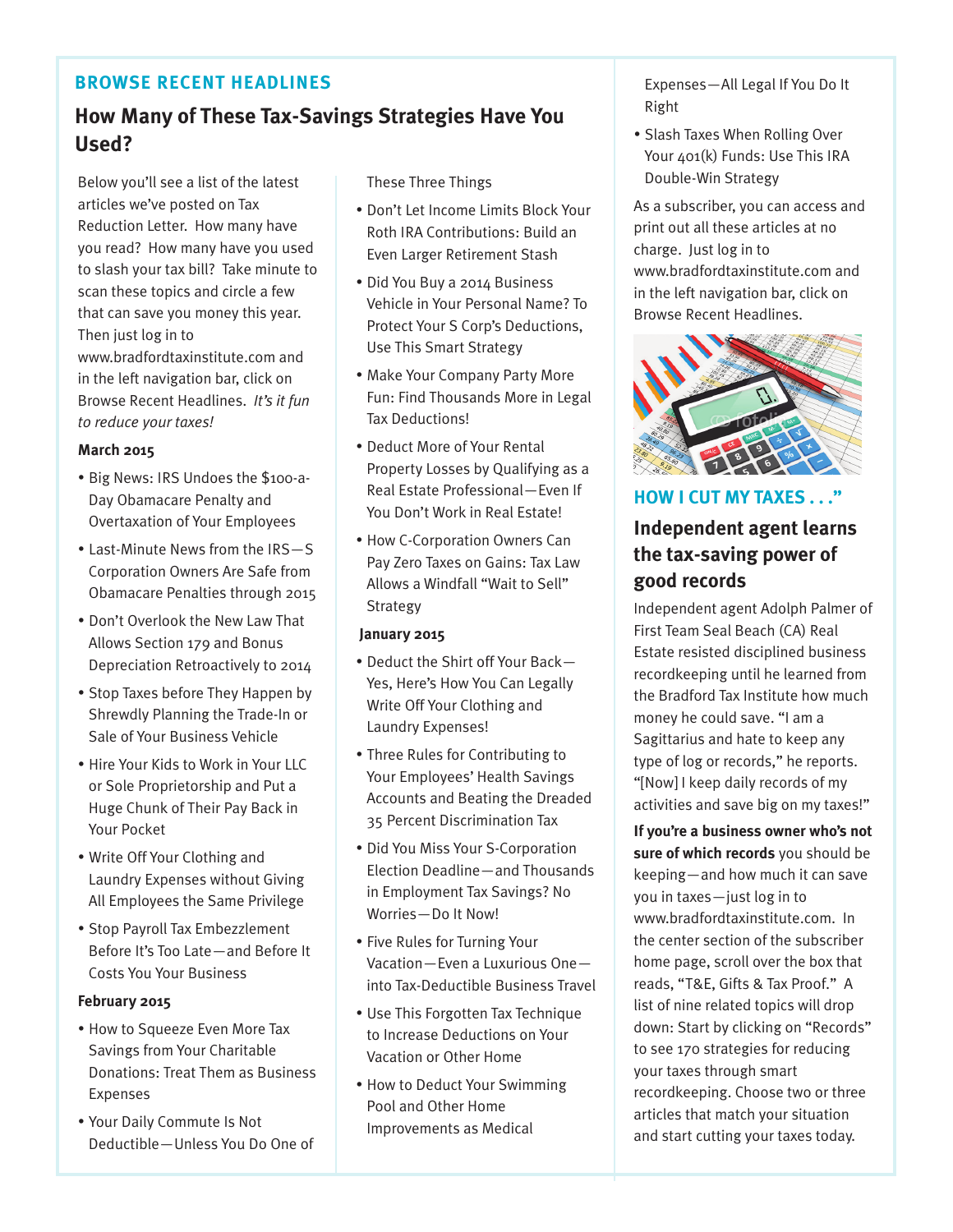#### **MOST VIEWED TAX SAVING TIP #2**

#### **Five Rules for Turning Your Vacation—Even a** *Luxurious One***— into Tax-Deductible Business Travel**

*Estimated tax tip savings: When you convert your vacation into a business trip, your transportation expenses suddenly become deductible. Consider that \$1,200 business-class plane ticket back home to see your parents—with the right tax planning, you can deduct 100 percent of the cost.*

Isn't it about time you took a vacation?

Maybe you don't think you have the time or the extra cash?

You could solve both the time and cash problem when you make the vacation a business trip and deduct your travel expenses.

What kind of travel are we talking about? In general, business travel can be about as luxurious as you can dream up! For example, all of the following can qualify as deductible business travel expenses (among many others):

- Airfare, including first-class tickets.
- The presidential suite in your favorite hotel.
- Rental car expenses for a Rolls-Royce.
- Boat tickets, and yes, this includes cruise travel.

So whether you are planning to stay in a luxury resort in the Caribbean or you simply need to visit the in-laws two states over, you could save yourself a boatload in taxes when you turn your vacation into a business trip and deduct most or all of the cost.

#### **Types of Travel Expenses**

When you travel for business, you can deduct two big types of

expenses . . .

**To get this entire article, just log on at www.bradfordtaxinstitute.com and search for "vacation business travel" or Browse by Issue date for our January 2015 issue.**



#### **TAX SAVERS' FREQUENTLY ASKED QUESTIONS**

#### **Are my credit card statements good enough to prove tax-deductions?**

Lack of adequate documentation is the single biggest reason taxpayers lose deductions during IRS audits.

Above all, you need to know this: In order for an expense to qualify as a deduction, you need to prove 1) what you bought and 2) that you paid for it. Proving that you paid the money is easy when you pay by credit card or check. But a cancelled check or credit card statement doesn't prove to the IRS that your purchase was business related.

**To discover the easiest, surest way to make your records audit-proof,** we suggest you take 10 minutes to review a classic article from the Tax

Reduction Letter archives. To locate this article, just log in to www.bradfordtaxinstitute.com. In the upper left corner, put "Receipts" into the Search box and click on 'Search." You'll find a plethora of articles on this subject, including, right at the top, : "Digitize Tax Receipts to Protect Yourself and Make Credit Card Statements and Checkbooks Complete." It will tell you how to ensure you qualify to deduct business expenses charged on your credit card.

#### **"HOW I CUT MY TAXES . . ."**

#### **Realtor slashes health care costs**

Real estate agent Ted Miller, II of Coldwell Banker in Morris Plains, NJ appreciates a range of tax savings strategies he discovered through the Bradford Tax Institute. He says, "[I had] no idea of how much I didn't know! This saved me thousands in health costs alone."

#### **If you're interested in learning how to cut your company's health care costs**, just log into

www.bradfordtaxinstitute.com. In the center section of the subscriber home page, scroll over the box that reads, "Employees, Benefits & Payroll." In the drop-down menu, click on the topic, "Medical (non-Section 105)." You'll find 145 strategies for reducing health care taxes and other costs.

#### **TAX REDUCTION LETTER**

Bradford Tax Institute 1050 Northgate Drive, Suite 351 San Rafael, CA 94903 E-Mail: contactus@bradfordtaxinstitute.com Phone: 415-446-4340